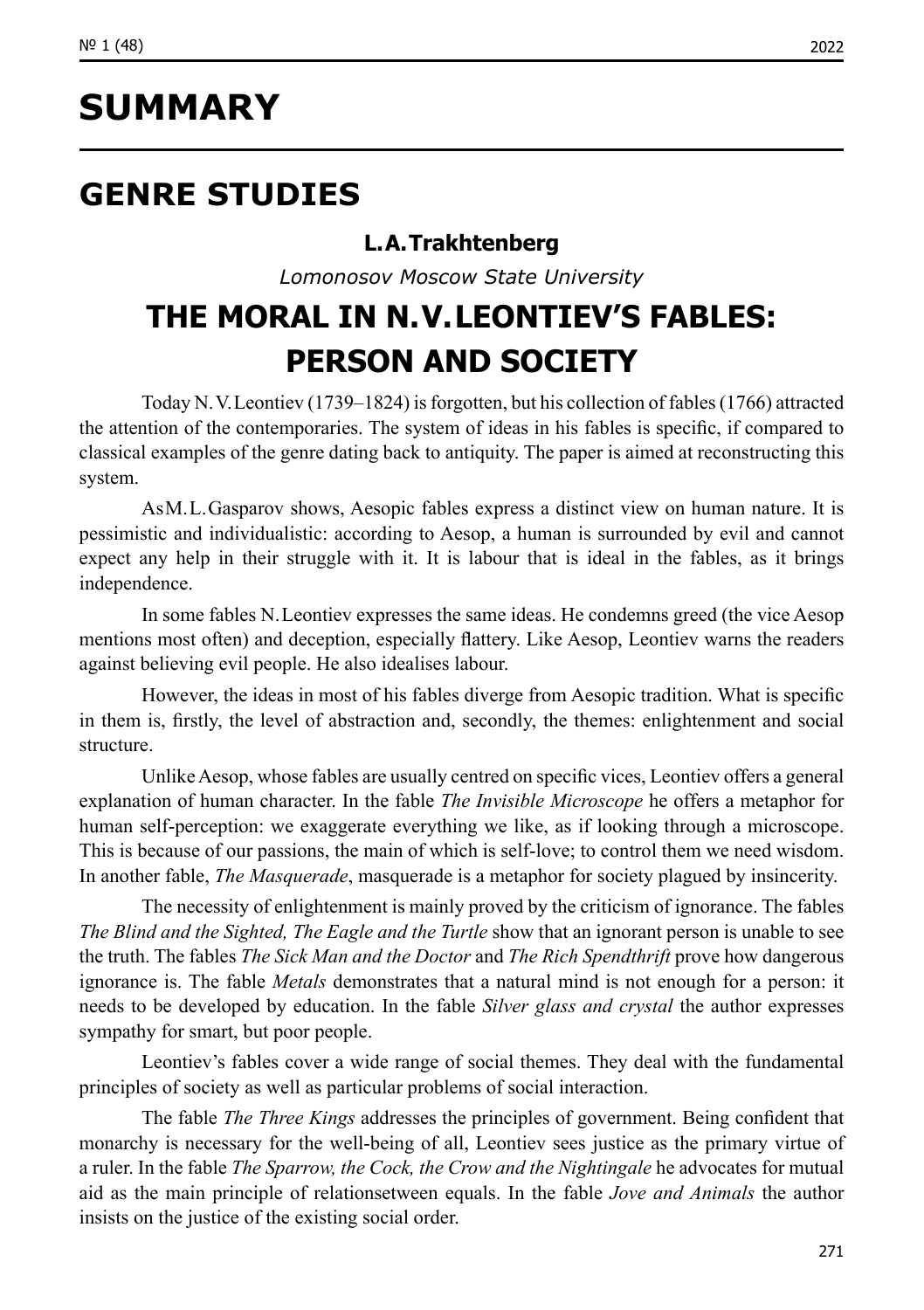As regards the lower level of generalization, Leontiev is particularly interested in the problem of social hierarchy. Many fables deal with relationships between superiors and inferiors.

Several fables put forward the idea of choosing the right people for the right places. *The Lion Going to War* (translated from La Fontaine, who, in turn, borrowed the plot from Abstemius) is a story of success, while *The Animals and the Beasts, The Animals* and *The Bees* are stories of failure. Those of high standing must not be haughty; their duty is to help the people and to encourage the talented: this is the moral of *Long-Haired and Short-Haired Dogs, The Peacock and the Hen, The Two Dogs, The Birch and the Fir, The Two Apple Trees, The Earth and the Vapours, The Fruit Tree*. The fable *The Man, the Ass and the Horse* teaches superiors to deal with each subordinate in a manner suitable to their character. The fable *The Candle in the Lantern* is addressed to people of low standing: its idea is that everyone must be useful in their own place, and any attempt to rise higher than their abilities permit is pointless.

Leontiev's tendency to abstraction and his pro-education stance can be accounted for by the influence of Enlightenment thought. His view on social problems is determined by the situation in 18th-century Russia. Leontiev can be noted for making the ancient fable genre actual, shifting the weight from individual character to society in general.

#### **Ekaterina V. Loktevich**

*Belarusian State University (Minsk)*

## **ROCK-POET'S PREBIOGRAPHIC FACE IN FOCUS OF INTERNET-DISCOURSE (ARTICLE ONE)**

Biographical literary criticism today is currently undergoing another stage of rethinking, which, on the one hand, is dictated by the change in the philosophical and aesthetic paradigm of modern Russian culture, and on the other, is caused by a whole complex of theoretical and methodological issues that remain unresolved in the science of literature.

Thus, the specificity of the dialogical relations of the biographer, biographical author and recipient in the Internet-environment indicates the need to update the analytical methods of understanding the indicated subject-object interactions and clarify the terminology designed to characterize these interactions. Numerous attempts to differentiate artistic, documentary, scientific and other varieties of the biographical genre only reveal difficulties in defining clear criteria for their differentiation, because, along with the personality of the biographer, the figure of the biographer, the prebiographer and the recipient has an influence on the content-formal landmarks in biography. The biography of a rock-poet, whose work is syncretic in nature, and whose personality is constantly exposed to epochal interpellation, is among the most complex in its structure and principles of material selection. In this regard, the question of the functioning on the border between the biographical author and the lyrical hero (in the author's-heroic zone) of the transitional type of consciousness – the media author who acts as a mediator appealing to the real recipient – is actualized. In Russian rock-art, the audience first of all gets acquainted with this type of author, and it is with him that the activation of the subsequent mythologization of the biography of the rock-poet is associated, which destroys the reliability of the biographical fact, which is increasingly becoming a part of the creative memory of culture. Personally-oriented (including personal) Internet-discourse performs today the function of representing a biographical author and precedes the creation of a biography; the recipient gets acquainted with the prebiographical face of the rock-poet and can act as a (pre)biographer. Communicative Internet-genres reveal the duality of perception of the personality of the creator and his works: either their complete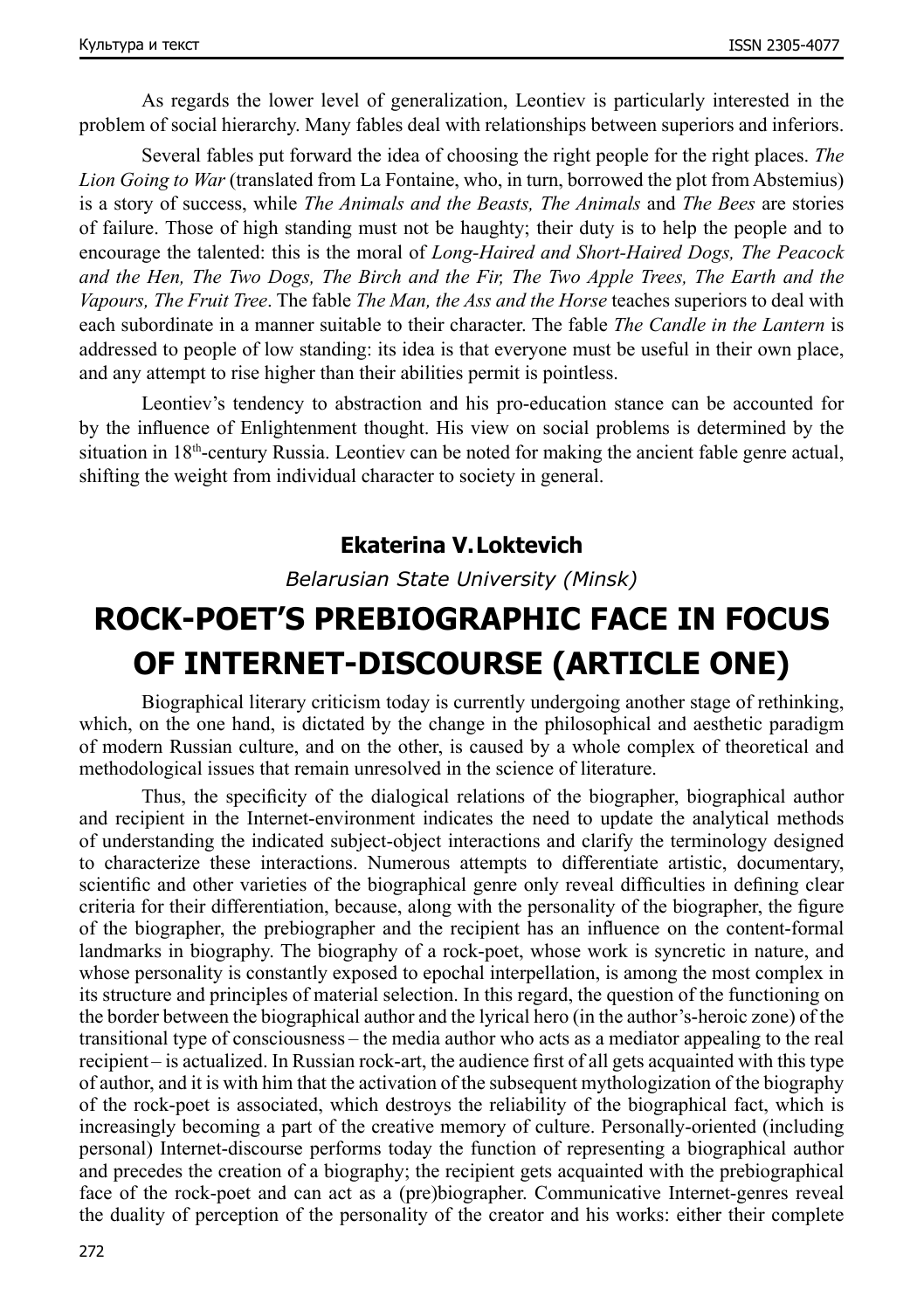idealization or categorical rejection is revealed. At the same time, the tendency to veil the recipient's true culture-dialogical forecast, when the professional vision of the biographical author's image and rock-art is hushed up in order to comply with a general cultural request, formalized in mass media discourse and through personality-oriented Internet-communication, raises concern. This is how new ethical and aesthetic guidelines of modern culture are formed, which gradually become a «canon» influencing the form and content of the life of a rock-poet, and a request for a new cultural type of person who has the right to a biography.

### **POETICS**

#### **E. A. Kapustina**

*Polzunov Altai State Technical University*

#### **V. F. Stenina**

*Polzunov Altai State Technical University*

## **«MONSTRE», «BEAR CUB», «BEAR»: TO THE RECONSTRUCTION OF A TEXT METAPHOR**

The article reveals the semantics and functioning of the text-metaphor "bear" in the epistolary genre of Russian writers of the 19th century. The epistolary, being on the border of documentary and literary, becomes a metatext and represents the author's worldview, as well as the creative process. The correspondence of the writers also reveals a metaphorical component, which makes it possible to recreate meaningful mechanisms of text generation fixed by the writer himself.

The theme of bear in Russian literary usage is directly implemented by the idiom "to sell (share) the skin before one has shot the bear", which appears in A. S. Pushkin's letter to M. P. Pogodin, which refers to the permission of the tsar to publish a political newspaper, which turned out to be "the skin of an unkilled bear". Later this expression is used in correspondence with I.A. Goncharov, I. S. Turgenev, F. M. Dostoevsky in similar situations, discussing the publication of unfinished works. The idiom in the letters represents the metaphors "writer – hunter", "manuscript – bear". The creative act is likened to butchering a bear, the result of which is its skin – an analogue of the finished text.

Turgenev's epistolary work continues the stated parallel "bear–manuscript". I. S. Turgenev complicates this metaphor by calling his manuscript a "monstre," a reference to the emblem of "Cupid and the bear licking its cub." The mention of the emblem in the writer's correspondence assigns to the bear a different semantics associated with text generation, and the bear's attributes and the bear's skin, become signs of creativity. The correlation "a manuscript – a bear" ("monstre", "bear cub") is also associated with the writer's identification "Russian writer – a bear". Despite different meanings, Turgenev's bear is the main seme in descriptions of his own process of text generation and is identified with the manuscript, the unfinished text.

In A. P. Chekhov's letters metaphor appears in connection with the stage history of the play "The Bear". In the course of correspondence with various addressees, the history of Chekhov's "The Bear" is overgrown with references, remarks, comparisons, interesting facts, allusions, and funny anecdotes. The story about "The Bear", generated in the correspondence, becomes the result of the author's reflection not only about the vaudeville "The Bear", his own work, but also about the theater, theatrical art and his place in it. The story of the "Bear" is mythologised, becomes a part of the author's mythology. If in the "pre-Chekhovian" epistolary period this metaphor is associated with the process of text generation, then A. P. Chekhov describes the connection of the writer-dramatist with the product of his generation in the post-creative period through this metaphor.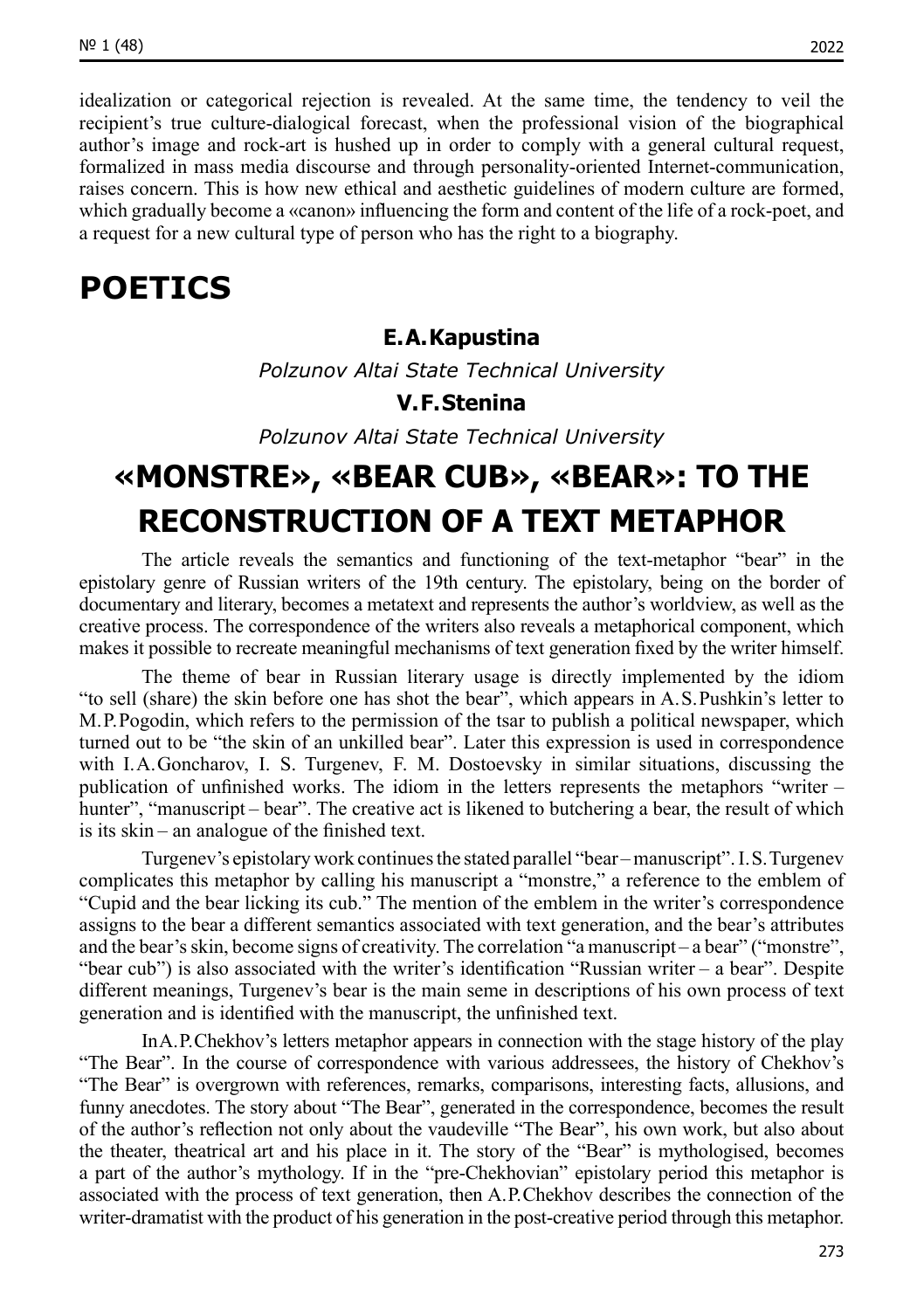Chekhov's text represents bear paraphernalia through Chekhov's analogy with a gypsy, which refers to bear fun and the ritual of walking a bear. Acting is compared with the process of butchering a bear and becomes a part of the ritual action (hunting). The motive of bear in Chekhov's letters reveals a double semantics. On the one hand it is the sweetness of honey and the "sticking" of luck, the success of an enterprise, which is closely related to inspiration and creativity. On the other, there is a motive of sacrifice, representing a situation of fiasco and creative failure.

Through the bear metaphor "playwright", "chain", "bear", "honey" A.P.Chekhov describes the connection between the writer-playwright and the product of his generation in the post-creative period. This is due to the genre nature of the drama, the creative history of which begins only after it has been written. Chekhov's correspondence shows the "birth" of drama through its stage history. Thus, the emblematic image of a bear A. P. Chekhov's works has a broader interpretation: "monstre", "bear cub", "bear": it is a theater, a theatrical performance and art in general but not so much a manuscript or a text.

#### **Y. V. Kaminskaya**

*Siberian Federal University*

## **«ALL GREAT RUSSIAN WRITERS COULD BE ARRANGED IN THE FOLLOWING SEQUENCE…»: NABOKOV'S LYRIC WORKS AS A FIELD OF SHAPING THE LITERARY CANON**

The article researches a number of techniques for the formation of a literary canon in the Russian-language lyrics by V. Nabokov.A distinctive feature of his thinking is the tendency to systematization, which is reflected not only in the writer's philological works, but also in his works of literature. If some aspects of Nabokov's systematizing manner in prose texts and scientific works have already been analyzed by such researchers as D. Aleksandrov and B. Boyd, then the poet's lyric works are considered in for the first time. Methodologically, the article is based on the research of A. Assman on cultural memory, as well as on the works of R. O. Yakobson and Yu. B. Orlitsky, dedicated to the phenomenon of the poet's prose – prosimetry.

Using representative examples, the article shows that in Nabokov's worldview the concepts of «creativity» and «science» are correlated. For instance, in the text «Biology» the the conduct of natural science tests is presented as a creative act, and at the same time, art is impossible without clarity and systemic character. In the poem «Pushkin is a rainbow all over the earth…» the figurative representation of four poets – Pushkin, Lermontov, Tyutchev and Fet – correlates with the entomological description of butterflies: each of them is given a definition similar to the lepidopterological representation on the card. Another method of shaping the canon is naming the writers accepted into the pantheon, or the omission of a name as a sign of refusal to canonization. Thus, the name of Pushkin is mentioned 15 times in poems. Dostoevsky  $-2$ times, and one text of 104 lines is dedicated to Tolstoy, while in works about Mayakovsky and Nabokov's contemporaries – members of the «Parisian note», the poets are not mentioned directly (Mayakovsky is called «namesake», and in the «Parisian Poem» the writers are described by their various distinctive features).

An important image of Nabokov's poetics is the «index card». The library card is a special method of working with text: the writer created his own works on cards and rewarded his favorite characters, for example, John Shade from «Pale Fire», with the same feature. The index card is also becoming a way of perceiving reality: the number four is used as a designation of the rectangle/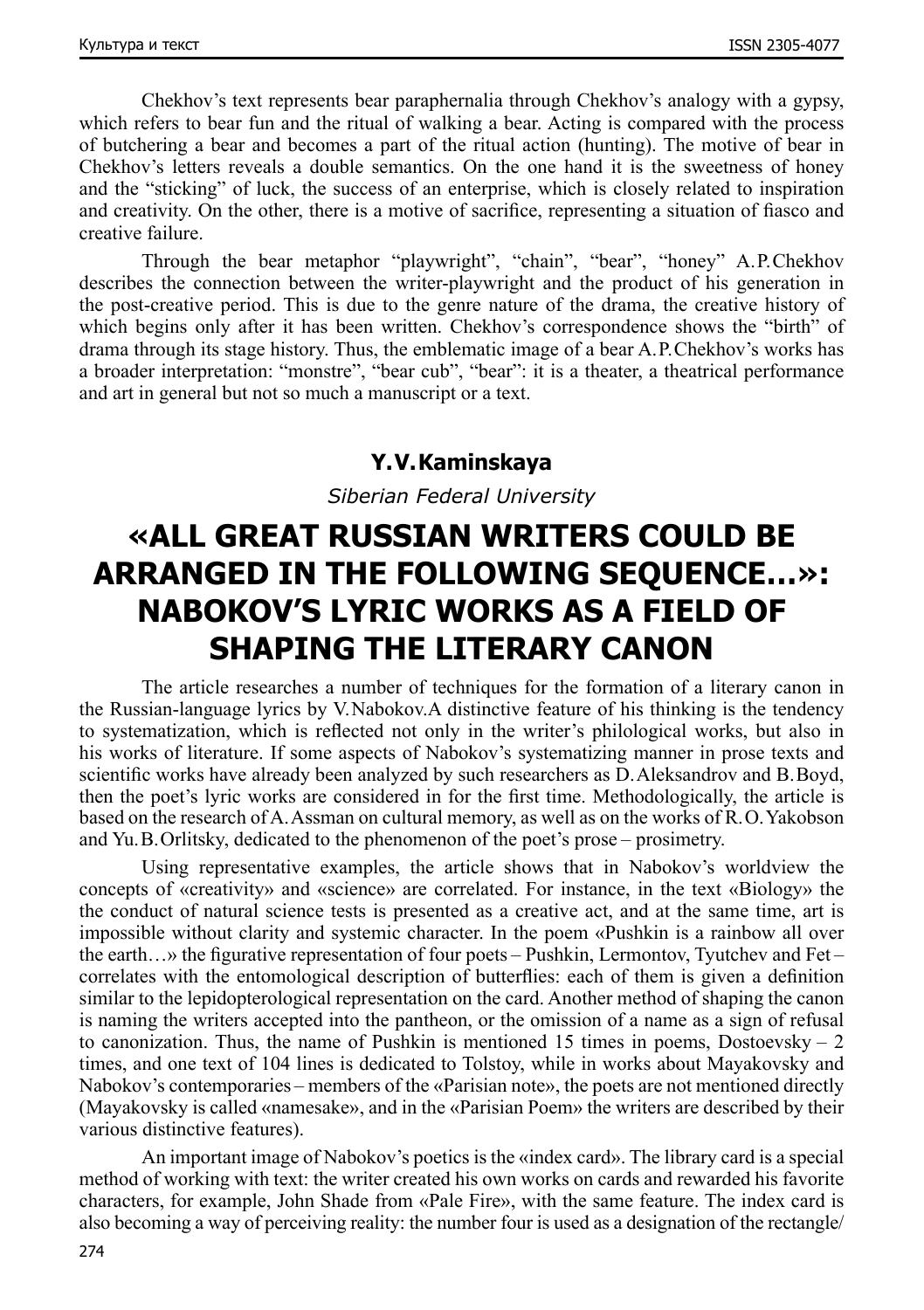square shape, at the corners of which writers stand. The card creates the frame of the canon, inside which new names are allowed or are forbidden to appear. For example, A. Blok is welcomed in Paradise by Pushkin, Lermontov, Tyutchev and Fet, and Pushkin talks to Gumilyov there.

Thus, the article substantiates the thesis that Nabokov's lyrics can be considered as a creative laboratory of the shaping of the literary canon, which later passed into the prose and scientific works of the writer.

#### **V.N.Lisovitskaya**

#### *Samara National Research University*

## **THE RESEARCH OF THE «OTHER» IN THE PROSE OF THE STRUGATSKY BROTHERS IN THE 1950s**

The Strugatsky brothers' works have been thoroughly researched from a philosophical standpoint. However, in the literary criticism their author's "I" is realized in a dialogue with the "other" and the ways of organizing this dialogue are unfairly deprived of attention. At the same time it is impossible to determine the originality of the writers' artistic world without analysing these categories.

The ways of actualizing the problem of the "other" and the possibilities of the dialogue with him following works of the Strugatsky brothers, written in the 1950s: "The Land of Crimson Clouds", "From the Outside", "Spontaneous Reflex" and "The Way to Amalthea" are analyzed in this article.

In the early prose of the Strugatsky brothers, the search for ways of representing one's own "I" and "the other" is found by the authors. The image of the "other" manifests itself in three roles: a narrator, approaching the author's vision of the world; a human hero; a hero-"other", not being a human.

The narrator of the Strugatsky is not divorced from action in space and time as the "other". He very accurately captures everything that happens to the characters, strives to show events from their point of view. It is also important that the narrator implicitly raises questions that concern the authors.

The human hero exists only within the framework of a socially approved role that ideology dictates to him up to a certain point, and his actions are determined by it. The personal position limited by the framework of socialist realism remains unexpressed. But when out of the role, the hero reveals his individuality and becomes ready for dialogue.

The "other" hero is the second type of the Strugatskys. In interaction with this "other", the writers only suggest the potential possibility of the dialogue, and only provided that the "other" will have consciousness. Dialogue with someone who is not a human is difficult and often unsuccessful. But even this failure manifested in the refusal of interaction, allows the "I" to draw some conclusions about himself.

In their early works, the Strugatskys reflect on what kind of dialogue can be between "author and reader", "author and hero", "hero and reader". They come to the following conclusions: the "other" is always present, and an artistic act communication is impossible without focusing on it; the humanity is not ready to interact with the "others" because it did not learn to appreciate its own individuality; it is capable of self-knowledge only in comparison with the "other" trying to understand his "I".

Thus, we can say that science fiction of the mid-20th century conducts an effective dialogue with the "other", which turns out to be productive and opens up prospects of the writers' artistic world development.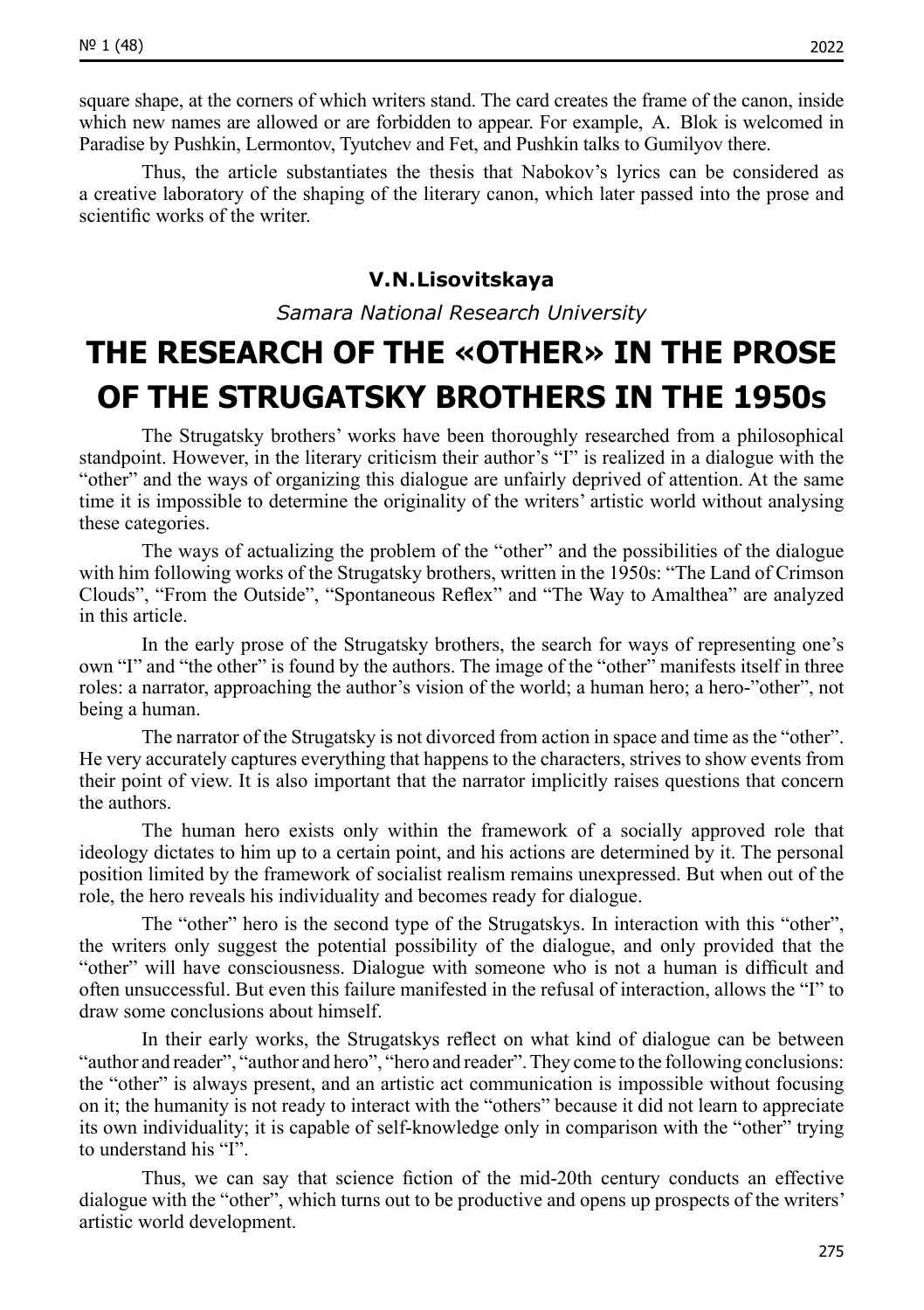# **TEXTOLOGY**

#### **M. P. Grebneva**

*Altai state University*

## **TYPES OF TEXT EQUIVALENTS IN EDITIONS OF M. YU. LERMONTOV'S POEM «DEMON»**

Along with autoreminiscences and reminiscences [Arinstein, 1985, p. 23–48], the text equivalents, defined by Yu.N. Tynyanov as non-verbal equivalents replacing the text [Tynyanov, 1965, p. 43] are the means showing the interaction of the versions of M. Yu. Lermontov's poem at the genre level and their evolution in terms of poetic narration as one of the means. They can also be defined as hidden auto-reminiscences that emphasize the productive nature of creativity.

Text equivalents imply, relatively speaking, a "foreword" or "afterword". In this case, just like autoreminiscences, they act as a special artistic device directed towards the future or past creativity. Leaderings, dashes, permutations, and line omissions that are commonly used to denote text equivalents can be conditioned by censorship, autobiographical, and artistic reasons.

There are text equivalents in six out of eight editions of the poem. The exceptions were the first and fifth editions. The first is due to the fact that Lermontov has just begun work on the poem, and the fifth is due to its variable character for the author-narrator and the hero, due to the outlined distance between them and the increasing narrative-parodic beginning.

Text equivalents facilitate the transition from the fragmentary nature of early versions to the coherent narrative of mature versions, as they fill plot and compositional gaps, referring to the past or future work.

Equivalents of the text can be nonactualized, i. e., presented in one edition of the poem and disappearing in another, unclaimed, implying not only the processing of old material, but also a complete rejection of it, having a variable character, being replaced by previous and subsequent versions, hidden associated with skipping lines without any graphical designation.

The listed types of text equivalents not only testify to the graphic features of Lermontov's verse, but also make it possible to reveal encrypted information demonstrating the nature of the author's work on the poem, to emphasize their special productive role, indicating how the "Demon" gradually changed, as over time from the romantic poems, he turned into a poetic story.

## **THE HISTORY OF LITERARY CRITICISM. STUDIES**

#### **V. S. Zaitsev**

*Vladimir Dahl Russian State Literary Museum*

### **A. B. DERMAN AGAINST V. V. ERMILOV: FROM THE HISTORY OF SOVIET CHEKHOVIAN STUDIES OF THE 1940S**

The discussions of books at various public debates and sessions are an important part of the history of Soviet Chekhovian studies. Two discussions of the 1940s are significant in this regard. The first dates to the second half of 1946, when the biography of A. P. Chekhov written by V. V. Ermilov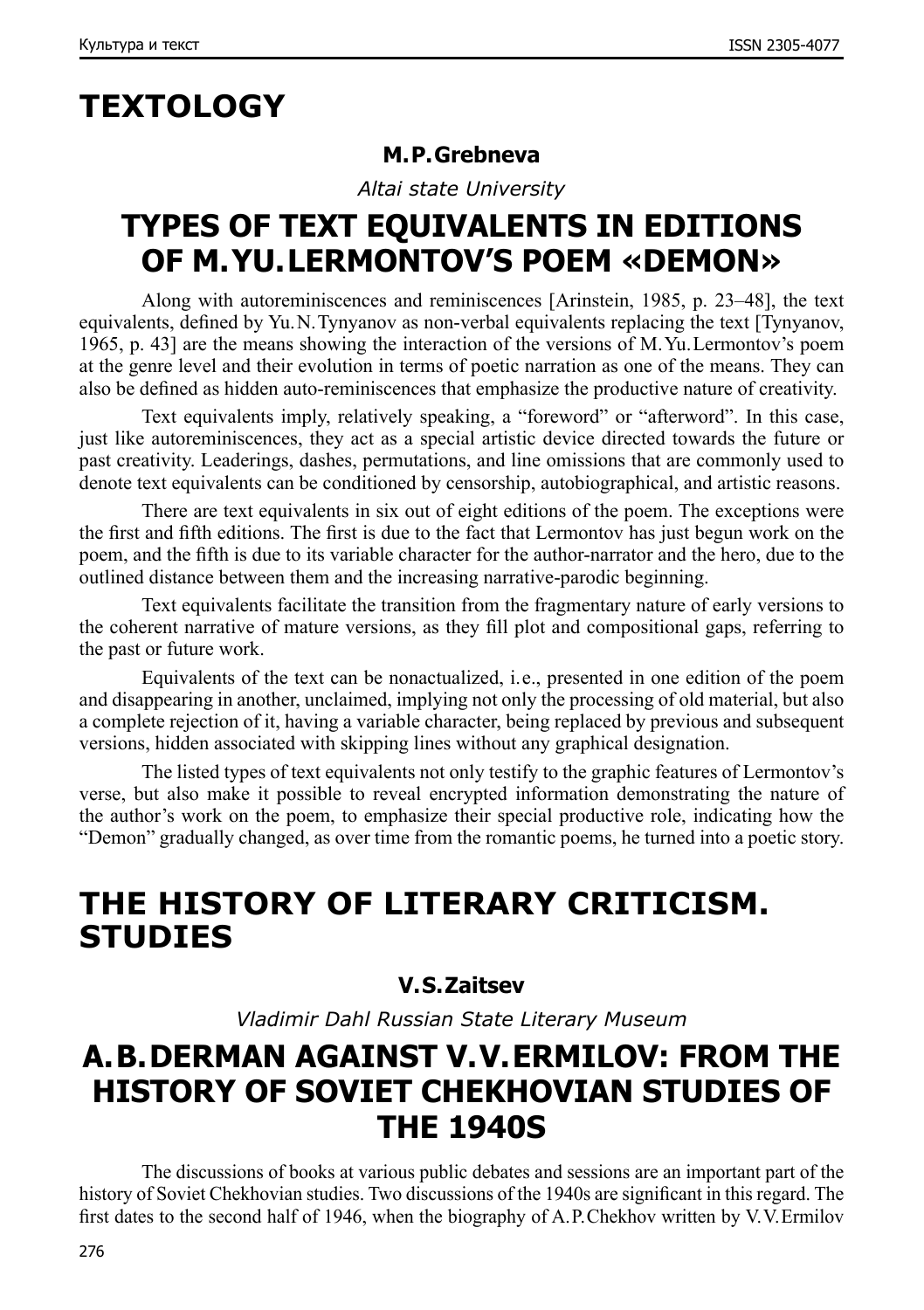for the series "Life of Remarkable People", was printed. On October 22, 1946 *Molodaya Gvardiya* publishing house organized a discussion of the book, which resulted in a note about sharp criticizm of that by A. B. Derman in the Literaturnaya Gazeta. The main claims of A. B. Derman to the Ermilov's research were reduced to incompleteness in the outlining of the creative and psychological portrait of the writer (understatement of the attitude of A. P. Chekhov to student riots, the "women's issue", cooperation with the newspaper "Novoye Vremya", anti-Semitic motives of stories of early period). A. B. Derman considered the works of V. V. Ermilov inconsistent with such a methodological guideline as Lenin's articles about L. N. Tolstoy. V. B. Shklovsky criticized the main arguments of A. B. Derman at the discussion. V. V. Ermilov did not take into account A. B. Derman's comments in his further works. The second episode dates back to 1948, when a similar dispute unfolded during the discussion of the book by V. V. Ermilov "Chekhov's Dramaturgy" at the meeting of the commission on the theory of literature and criticism of the USSR Writers' Union. At this meeting, A. B. Derman criticized not individual factual omissions or methodological flaws, but the entire conceptual basis of Ermilov's work, which was reflected in the Ermilov's interpretation of A. P. Chekhov's ethical and aesthetic programs that are not correlated with the texts of his plays (for example, thoughts about "winners in art" and the related interpretation of the moral victory of Nina Zarechnaya in the finale of "The Seagull"). According to A. B. Derman, such approaches could have a detrimental effect on the general scientific level of Soviet literary criticism in the future. Similar opinions were expressed by some of the speakers at the discussion: L. M. Myshkovskaya reproached V. V. Ermilov in antihistoricism, E. G. Kholodov thought that the interpretations of "The Seagull" and the vaudevilles were unconvincing, A. M. Borschagovsky believed that V.V. Ermilov exaggerated the symbolic aspect of Chekhov's plays. In response, V. V. Ermilov formulated the conceptual basis of his works: the need for a new, topical reading of A. P. Chekhov through the eyes of an ordinary reader. The remarks summarizing the discussion supported the position of V. V. Ermilov in general. This largely predetermined the immediate paths of development of Soviet Chekhovian studies: Ermilov's concepts were recognized as authentic for a long time.

### **HYPOTHESES**

#### **O. B. Zaslavskii**

*KharkovV.N.Karazin National University*

# **"FROM THESE NOBLE GENTLEMEN…": TEXT – OMEN**

Traditionally, it is believed that Pushkin's text, published under the conventional name "From these noble gentlemen …", is a draft for an unfulfilled whole. We believe that the nature of this miniature text was misunderstood, and in fact it is a completely finished artistic work.

The text contains condensed allusions to the imminent violent death of the jailer (but not of the person sentenced to death). Thus, the text implicitly contains a premonition of decapitation. The text indicates to whom the remark belongs in the dialogue between the servant and the jailer. The appearance of other characters– the countess and her daughter – is also mentioned. Against this background, it becomes especially significant that the jailer's monologue at the very beginning is given completely without identification – the stage name of the character is eliminated. But the name represents the person; therefore, if there is no name, then, in some sense, there is no man. In this context, it is nothing else than a structural-semiotic analogue of decapitation. In both cases, the person is deprived of his identifier (name or head). At the end, "*The jailer bows low to them*." This means that he bends down, exposing his neck to an imaginary ax. Thus, decapitation motives mark both the beginning of the text and its end. They also appear latently in the middle. Hearing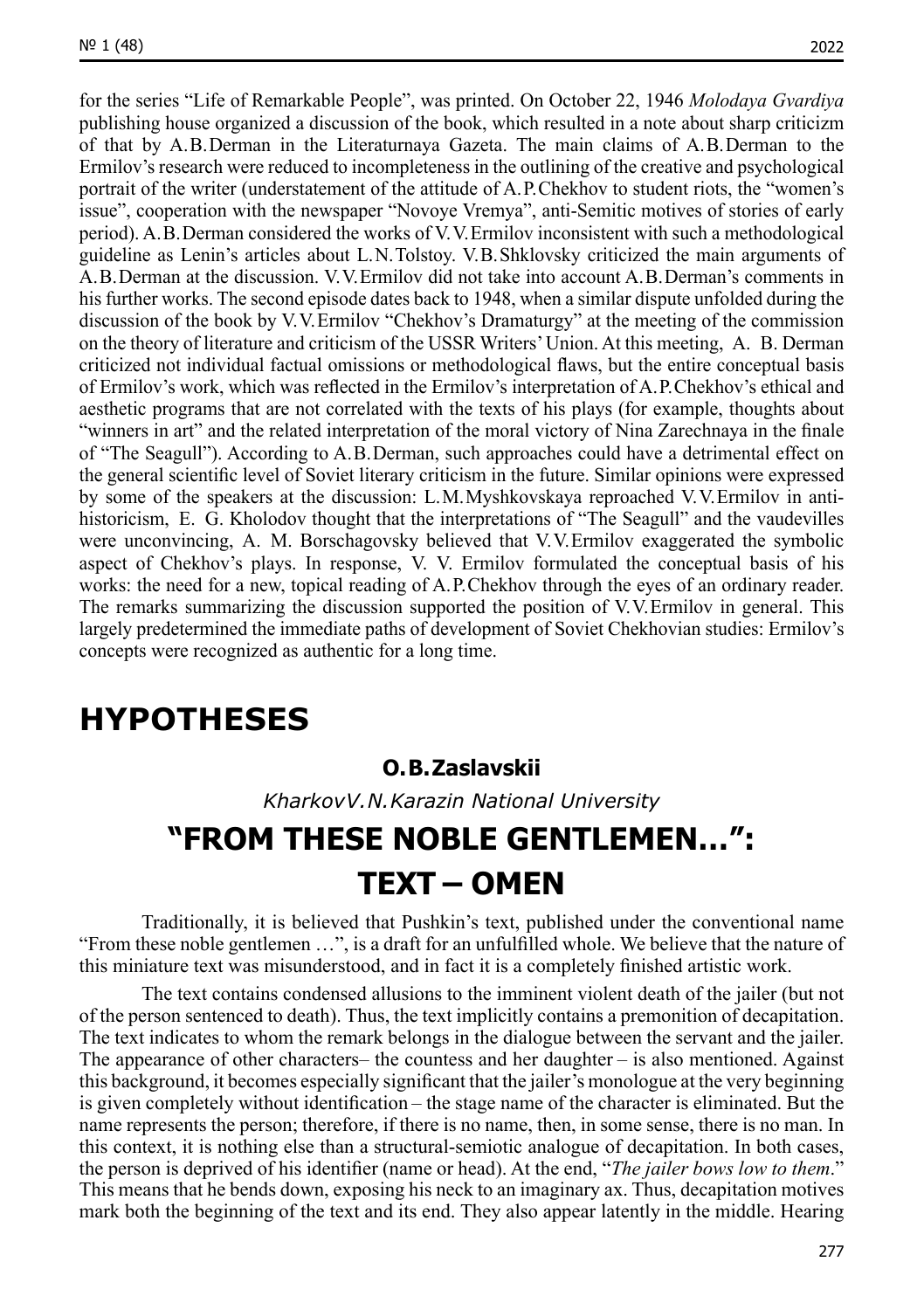a knock, the jailer "G*oes to the door and opens the fenestella*." But this small hole in the door is designed just to identify those who come. If a visitor comes close to the window, then not only the jailer can see the face and head of the visitor, but the visitor can also see the head (face) of the jailer. Accordingly, the paper thrown by the servant to the jailer should hit him in the head (face). At the same time, a sheet of paper is similar to the blade of an ax.

As a result, the text as a whole becomes a foreshadowing of an event not shown in it. The break in the text corresponds to the theme of the break of life. That is, the work belongs to the category of texts previously called pseudo-broken. The plot is cut off in them, but the work itself turns out to be artistically whole. The breakage itself is thematicized and is the bearer of the artistic meaning. In most cases, it is associated with the theme of death, the suppression of human life, which is structurally repeated in the suppression of the text itself.

In this case, a collision of two types of death occurs: it is present as a system (the representative of which is the jailer) and as an excess (the reconstructed subsequent death of the jailer – probably during the attempt to release the convict).

Decapitation actualizes the relationship between the part and the whole. In particular, this includes the motive of the sacrament. And here there are indeed details loaded with just such a meaning. The jailer mentions that the condemned are given communion. But since it already means taking a small dose of wine, a small part of the object and this object itself are juxtaposed.

In general, Pushkin raises in this miniature work the question of the relationship between the repressive system and the individual responsibility of a person.

## **SIBERIAN TEXT**

#### **A. I. Kulyapin**

*Altai State Pedagogical University*

#### **E. A. Khudenko**

*Altai State Pedagogical University*

#### **T. A. Bogumil**

*Altai State Pedagogical University*

## **ARTISTIC GEOGRAPHY OF V. M. SHUKSHIN**

The article is devoted to the semiotics and poetics of V. M. Shukshin's artistic geography. The interpretation of certain toposes in Shukshin's texts is distinguished by a striking peculiarity, based on the archetypal approach – the division of space into "own" and "alien", where "own" is endowed with positive semantics, and "alien" turns out to be deadly or profane. The maximum semiotic load in the artistic system of Shukshin is the space of Altai, which is endowed with the characteristics of a paradise topos, as well as Siberia. Breaking all geographical boundaries, Shukshin includes both the Urals and the Far East to the Siberian topos, thus scaling his own "map" of a man and being. Understanding the geopoetics of the writer allows us to go to his historiosophical search, in the course of which Razin, Ermak and Chapaev appear as historical doubles. The capitals – Moscow and Leningrad – are interpreted by Shukshin as a place of conquest and the realization of the hero's dreams of freedom. Though, for those Shukshin's characters that have not severed ties with their native land, the village, it is a place of spiritual hard labor and death. In addition, mythologically, the capitals are also shown as a place of infernal obsession and deception, a demonic labyrinth that becomes punishment for sins and redemption for the hero at the same time. The capitals lure the provincial with cultural sights, which they often either do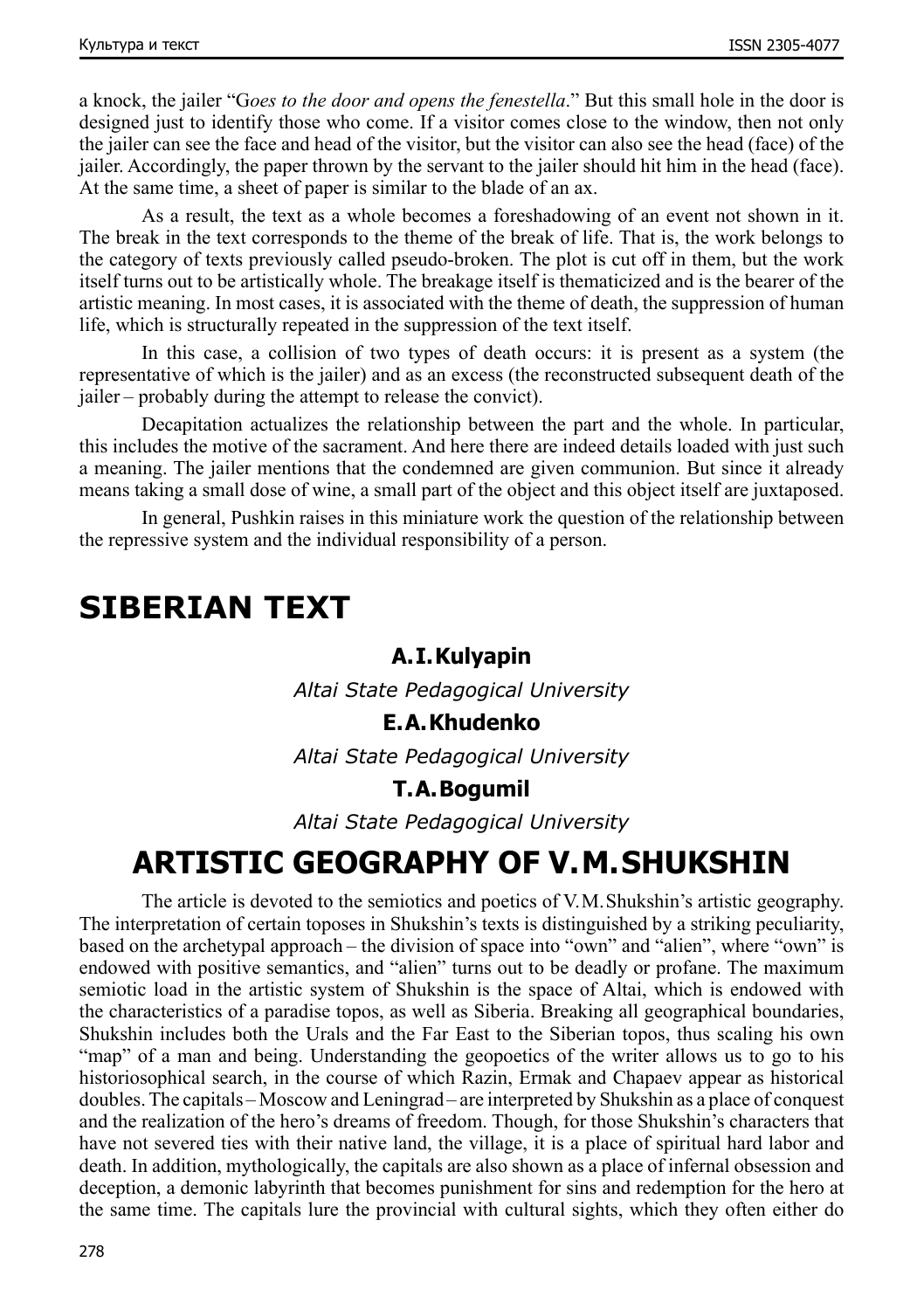not have time to see and understand, or they turn out to be pseudo-cultural, falsely feigned and carnival. The ideal artistic topos is dated by Shukshin to medieval Russia and is embodied in such centers of the Russian world as Tambov, Kaluga, Voronezh and Vologda. The study of Shukshin's geopoetics and his mythogeography allows us to reconstruct the specifics of the author's image of the world in the context of ontologically important, axiologically loaded and semantically significant details of the writer's artistic system.

### **MOVIE TEXT**

#### **Diana V. Koblenkova**

*Russian State University of Cinematography named after S.Gerasimov*

# **FROM THE NOVEL "PINOCCHIO" BY CARLO COLLODI TO THE FILM "THE GOLDEN KEY" (1939) BY ALEXEY TOLSTOY AND ALEXANDER PTUSHKO: THE PROBLEM OF POLITICAL ALLUSIONS**

The subject of the study is the transformation of the images of the fairy tale story by C. Collodi "Pinocchio. The Story of a Wooden Doll" in the works of A. Tolstoy "The Golden Key" and the film of the same name by A. Ptushko, based on the play by Tolstoy and with his participation in 1939. The article deals with the question of the reasons for the writers and directors of the late 1930s to turn to folklore and author's texts of fairy tales, raises the question of the nature of artistic convention in movies and the need to explore the material, taking into account the interaction of several artistic systems in the art of this period: realistic and unrealistic principles of mastering reality, on the one hand, and modernism, neo-romanticism, socialist realism and neoclassicism, on the other. The final product – films of the 1930s – thus gives an idea of the thematic features of cinematography, the most difficult period from the point of view of censorship, and of the peculiarities of the form of paintings of this time. The main aspect of the study is the identification of ideological orientation of the film text, the decoding of the film's political allusions. From these positions, one of the indicative films is considered – the film "The Golden Key" by A. Ptushko.

Many films of these years in a veiled form touched upon the issues of interaction between the individual and the state in a totalitarian system and political repression. One of the forms of symbolizing reality and creating political overtones is the use of puppet theater aesthetics and images of puppets as carriers of a certain ideology. The film depicts two realities: the world of people and the world of dolls. Pinocchio becomes a conductor from one space to another, corresponding to the heroes of dystopias who "test" the new system for ethical, social and psychological norms. The double world in the picture accentuates the negative aspects of Barabas's ideology, destroys the illusion of absolute subordination of dolls to his will. At the same time, it allows you to show the negative sides of the dolls themselves: passivity, inertia, cowardice.

Particular importance in the film is attached to the symbolic space of the North, where, according to the logic of the picture, the polar explorer should transport the puppets. Various meanings of the Nordic space are considered: from mystical to geopolitical.

The work also traces the relationship between two hypostases of one symbolic figure: the Polar explorer and the owner of the Barabas dolls, which are twins. In each of them, the external resemblance to I. Stalin is emphasized. In N. Eck's film "Sorochinsky Fair" (1939), the image of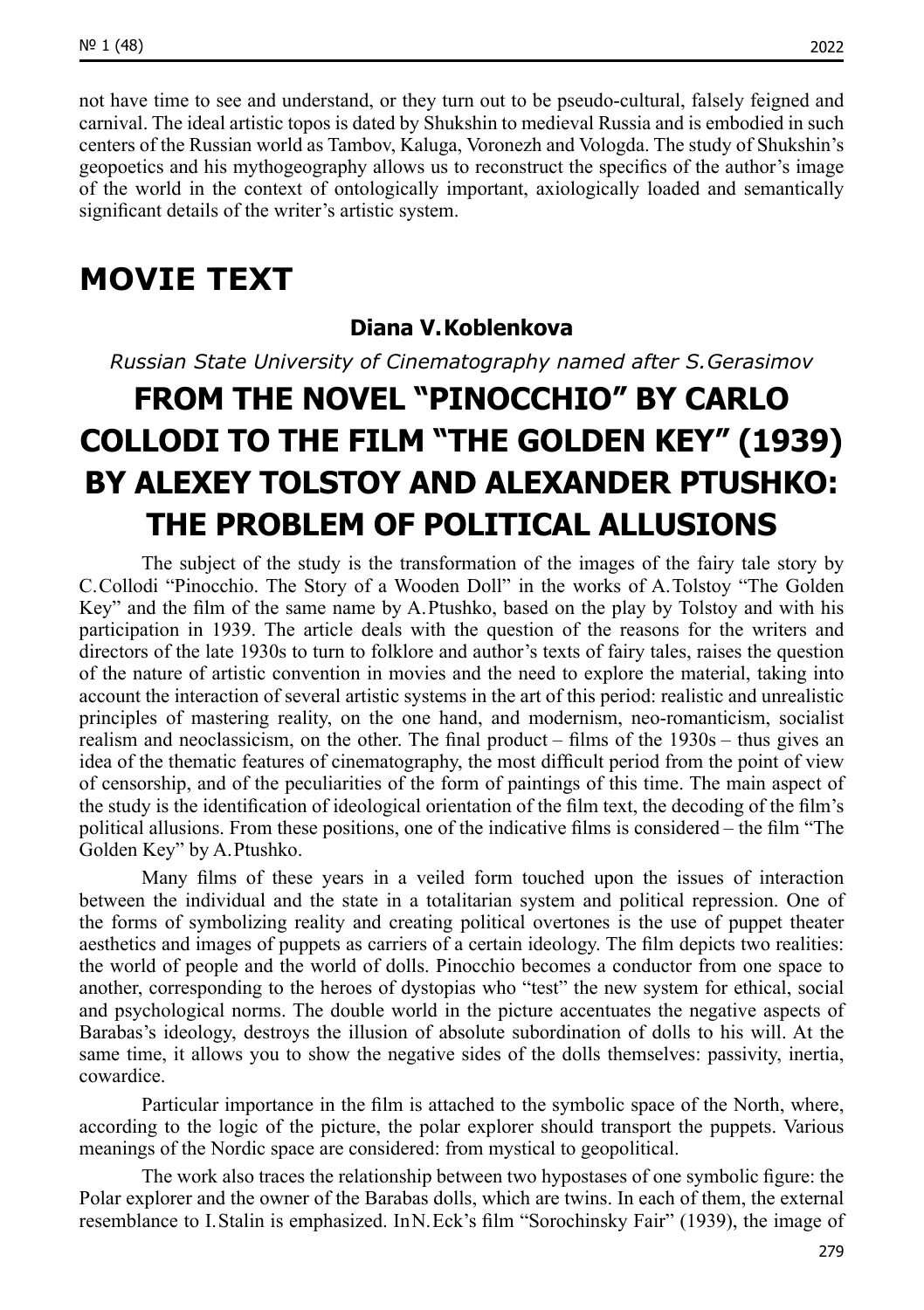Herod was used to create the corresponding allusion. The article also substantiates the version that the prototype of Barabas Malvina's favorite doll is Stalin's second wife N. Alliluyeva. The film, therefore, can be considered a film text "with a key". In the last years of the war, historical allusions will be even more open, as the humanistic pathos of the paintings will intensify

#### **I. V. Shestakova**

*Academy of Media Industry (Mosсow)*

# **ALTAI IN RUSSIAN FEATURE FILMS OF THE 1920s – 1940s**

The subject of the research is the history of the creation of domestic feature films shot in Altai in the 1920s‑1940s. The article examines the genre dynamics of the "Altai artistic film text", traces the formation of symbolic dominants in the paintings that determine the status position of the region in the Russian media space. The methodological basis was the works of V. Abashev, D. Zamyatin, V. Toporov.

The production of feature films in Siberia begins in 1924. The first silent feature film "Red Gas" was shot by I. Kalabukhov based on the novel by the Siberian writer V. Zazubrin "Two Worlds". The director included shooting in the Altai taiga and the mountains in the picture, thanks to which the Altai Mountains and the Ob River firmly entered the cultural-historical, geosymbolic memory of Russia. The first feature film about the Altai Mountains, "The Valley of Tears" (1924), was directed and filmed by A. Razumny. The film is dominated by the geocultural aspect, which caused the return of viewers after the documentaries to the country of Altai exotics – Oirotia. Its historical and revolutionary themes marked the geopolitical dominant in the artistic film image of Gorny Altai as the border of Soviet Russia.

In the 1930s, the Altai theme was continued in one of the first sound films "Odin" (1931) by G. Kozintsev and L. Trauberg. The shooting took place in a real Oirot village using the realities of local life. The solution of the problem of saving and renewing the life of small peoples was continued by director V. Shneiderov in the sound picture "Golden Lake" (1935), linking it with the problems of protecting the environment of these peoples, saving the riches of Altai nature. The theme of the "gold rush" becomes the main one in the adventure film "The Golden Path" (1945) by K. Pipinashvili. The "golden" motif received an unexpected continuation in the film "White Fang" (1946) by A. Zguridi about the friendship of a man and a wolf based on the story by D. London.

During the Great Patriotic War, the epic fairy tale "Kashchey the Immortal" (1944) was filmed in Altai Krai. Directed by A. Rou took the creative group to the village of Ozerki in Talmensky district, in the vicinity of which an old decorative posad (trading quarter (situated outside city wall)) was built.

Analyzing the film texts of the 1920s and 1940s, we described the geopoetic model of the region, including mythopoetic images, natural and historical-cultural realities, folklore motifs. Its formation began with a historical and revolutionary epic, and then the conceptualization of geopoetic images in adventure films, an epic fairy tale was continued. Revolutionary struggle, the exoticism of nature, ethnic culture and life of the small peoples of the Altai Mountains, the concept of "gold" became the main constants of the artistic film image of Altai. The multi-genre development of these motifs, images, and concepts created the prospect of further interest of domestic cinema in the Altai Territory.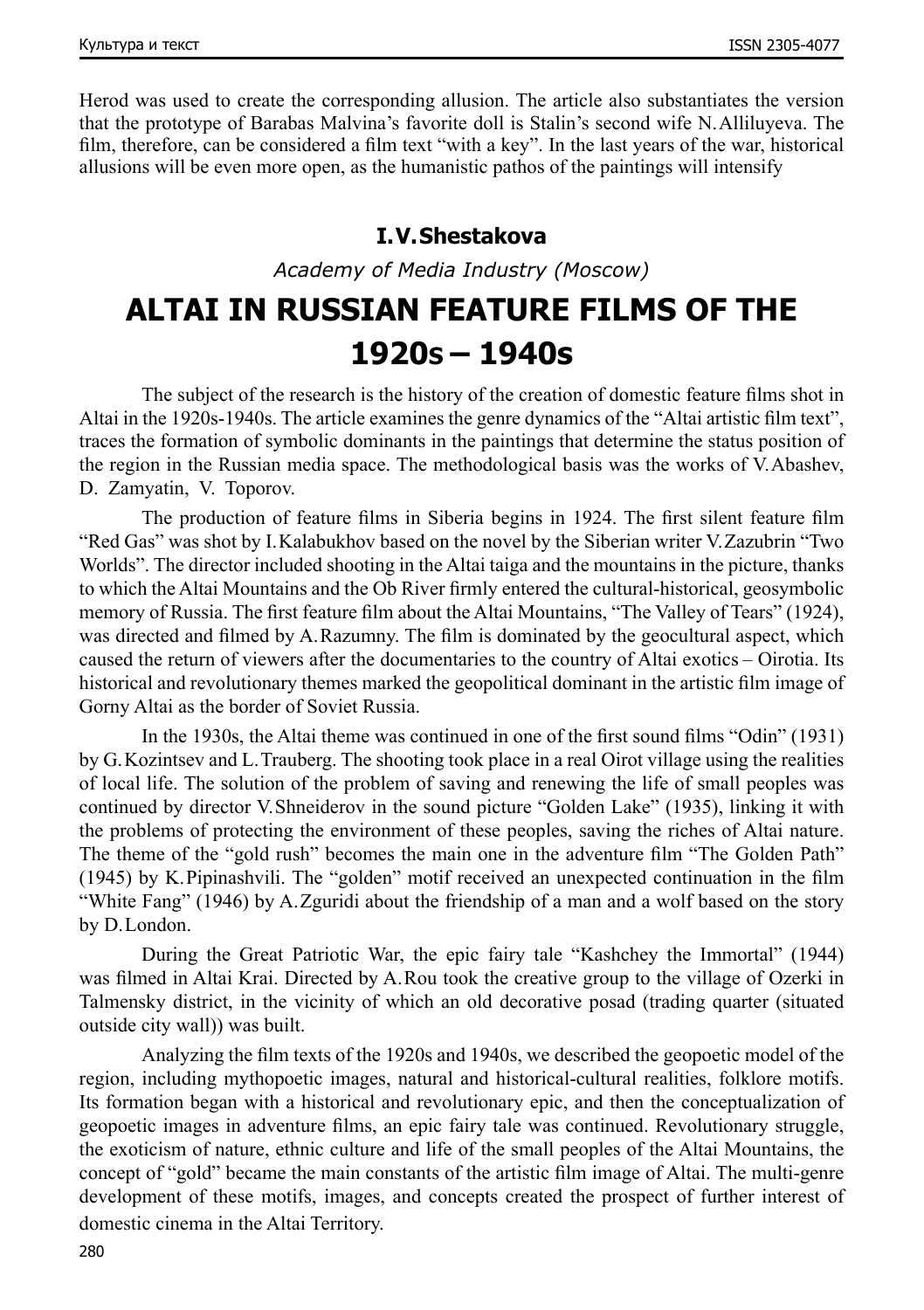## **FORGOTTEN NAME**

#### **O. A. Karpova**

#### *Saratov national research state university named after N.G.Chernyshevsky*

### **«ONE'S OWN» AND «ALIEN» SPACE IN P. LETNEV'S NOVEL «ALIEN CRIME»**

The article examines the features of spatial characteristics of the heroes of the novel "Alien Crime " (1875), written by the sisters Praskovya Alexandrovna (1829–1892) and Anna Alexandrovna Lachinov (1833–1914), who were published under the pseudonym P. Letnev. It is shown that space as one of the ways of characterization of heroes helps to show the attainment of inner harmony by those of them who follow the aspirations of the soul. Oppositional pairs of characters stand out in the novel. The first ones seek to cognize abundant life, while others are closed to it. Valeria and Dr. Belyaev, who are deprived of the ability to find their place in life, are opposed to the viable, active characters Anyuta and the writer Khabarov. Spatial oppositions ("open – closed", "one's own – someone else's") and boundaries play a decisive role in the creation of both female and male images: unlike Valeria, Anyuta is depicted as a heroine of open space, able to overcome boundaries symbolizing the restriction of freedom. Her "own" space is any place where she can live "with a sense of reality", choosing hobbies to her taste. In contrast, deprived of "her" space, Valeria tries in vain to invent and/or create one. Male characters are also opposed to each other: Khabarov strives for the fullness of life and in the finale, together with Anyuta, he is brought out into the open space: after marriage, they go abroad, which was common from a historical point of view, but in the artistic structure of the novel receives an additional semantic load. Meanwhile, Belyaev, who does not have "his own" space but is connected with the "someone else's" by a thousand threads, commits suicide.

#### **O. Pelevina**

#### *Samara National Research University*

## **«FRIEND OR FOE» «PAN OLENSKY»: REVISION OF THE IMAGE OF ETERNAL OUTSIDER IN THE STORY BY R. ZIMMERMAN**

In the history of Russian literature, the name of the writer and publicist Reinhold Zimmerman has been forgotten for a long time. His literature works, biography, contribution to literature in the turn of the XIX–XX centuries have been studied recently by Soloveva L. A., Perepelkin $M$ . $A$ ., Pelevina $O$ . $V$ . – researchers from Samara.

This article examines the image of the «eternal outsider» created by R.E. Zimmerman in the story «Pan Olensky». With the help of this image Zimmerman demonstrated the revision of the traditional value system, expressed through a change of accents in the opposition «friend-foe».

The main character of the story «Pan Olensky» is a Polish aristocrat, exiled to Siberia for participiting in the anti-Russian uprising. At the first sight, Zimmerman accumulated in this character all the elements that allow him to consider Olensky an «outsider»: he is a foreigner, his character and behavior are very different from the character and behavior of other residents of the Russian north, he is more educated and refined than his surroundings and even outwardly he is very different from the Siberian peasants. Olensky claims that he does not want to return to his homeland. But, Zimmerman leaves the reader with hints indicating that this Polish man is lying and he is actually nostalgic for Poland.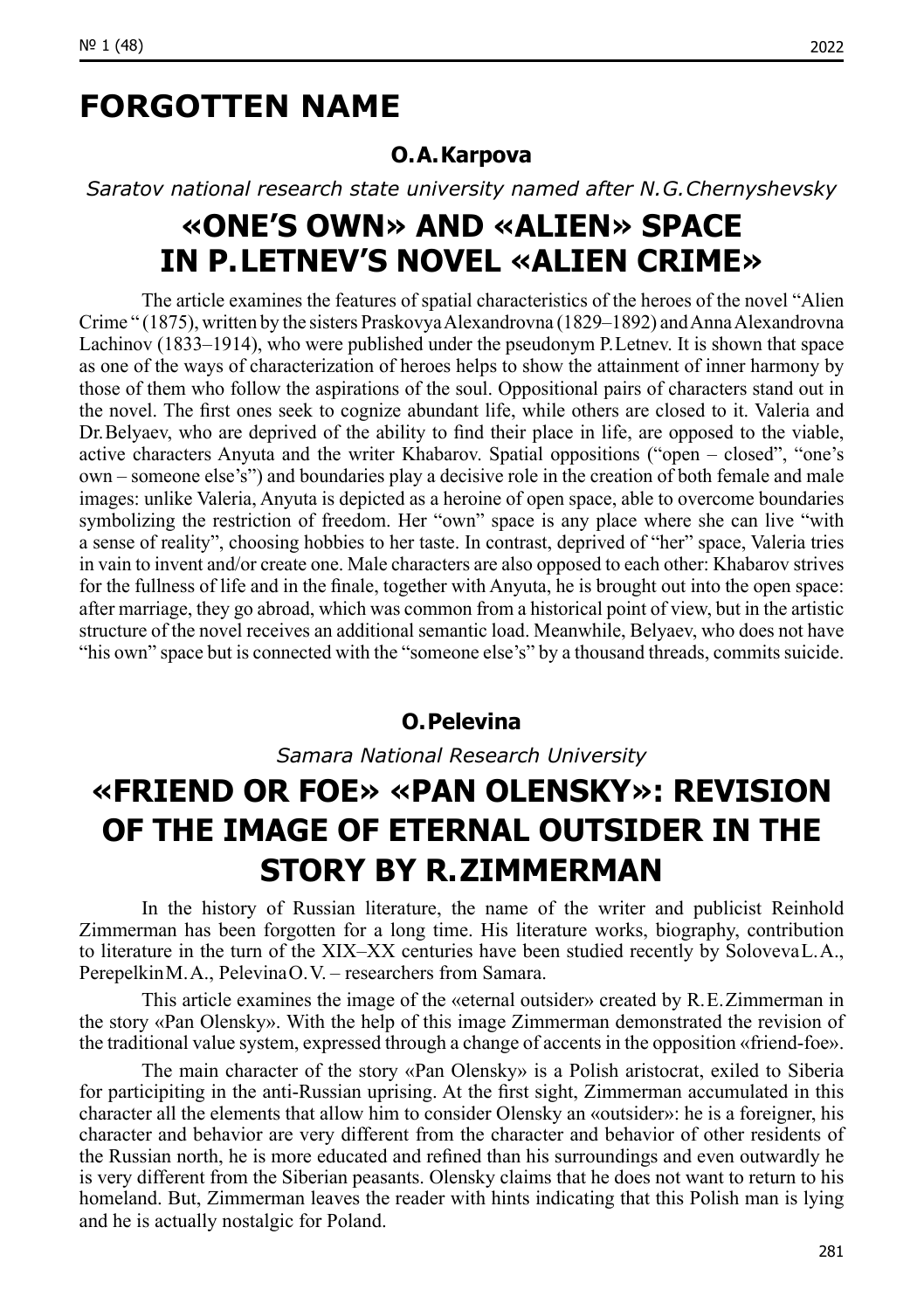The author of the story draws readers' attention to such moments that distinguish Pan Olensky from the traditional image of an «outsider». For example, this is well traced in the attitude of others to Olensky. Instead of hatred, misunderstanding, and dismissal, the captured Pole finds respect, compassion, and recognition in Siberian exile. This indicates that Olensky's dissimilarity is perceived positively by the author and the characters of the story, which is a new turn in the interpretation of the image of the «eternal outsider».

But R. E. Zimmerman does not end up there and, with the help of certain moments in the biography of Pan Olensky, shows how an «outsider» gradually turns into a «friend». This transformation is due to changes in the worldview of the main character, begun at the time of his murder of a young soldier. The sudden realization of the inhumanity of his act, the senselessness of war, and most importantly, the comprehension of the value of the life of every living being, increasingly alienate Olensky from his former «friends» and bring him closer and closer to the «foes».

In this way, with the story «Pan Olensky», Zimmerman points to the alteration of the traditional value system of the turn of the XIX–XX centuries and clearly shows how in the modern world an «outsider» can suddenly become «friend», while «friend» can turn into «outsider».

### **IN THE CONTEXT OF CULTURE: N.T. RYMAR**

#### **N. T. Rymar**

*Samara National Research University*

### **SOURCES OF RILKE'S CONCEPTS OF «DING» AND «FIGUR»**

The most important prerequisites for the main creative concepts of the mature Rilke (Anschauen, Ding, Verwandlung and Figur) were formed in 1897–1902 – partly under the influence of the Nietzscheanism of Lou Andreas Salome; they are visible in . Das Florenzer Tagebuch", Notizen zur Melodie der Dinge", "Über Kunst", in the report "Moderne Lyrik", etc. This is a search for meaningful fullness of life and ways to overcome loneliness and alienation from the world. The Nietzschean idea of music, formulated as a "broad chorus of the background", turned out to be a harbinger of the concepts of Anschauen and Verwandlung and contained an idea of the deep value foundations of things in the integrity of the natural and human life world, which can be "heard", "seen", and in the "Sonnets to Orpheus" again "heard" in all things.

These motifs correspond to the new aesthetics of Jugendstil, which was strongly influenced by Rilke, who enthusiastically perceived the art of artists to whose circle he was close, and was constantly published in many magazines of this direction. Jugendstil aesthetically perceives organic principles and the corporeality of the life world as the beauty of the elements living in nature and in man, the return to which promises overcoming alienation and loneliness. The process of Anschauen (looking) is understood by Rilke as comprehension of the depth of things rooted in a large continuum of experience of many generations, which was carried out by him in the poetics of Kunstding, a poem is a thing based on the continuum of human experience in a separate subject. So an artist or "just a person" performs a Verwandlung (transformation): a thing appears in its spiritual otherness, in order then, perhaps, to become a "Figur". The material and the spiritual are one in a separate thing, so that it becomes for a person a carrier of the being principle. Rilke¢s Figur is also sensuous, visible, partly linear in the spirit of Jugendstil and at the same time concentrates the experience of the continuum of natural and human life.

A brief analysis of the poetics of the sonnets Römische Fontäne and Kindheit shows that Rilke animates the impersonal, thus forming the desired integrity of the unity to which the individual belongs. The aesthetics and poetics of the poetic conception of a person's involvement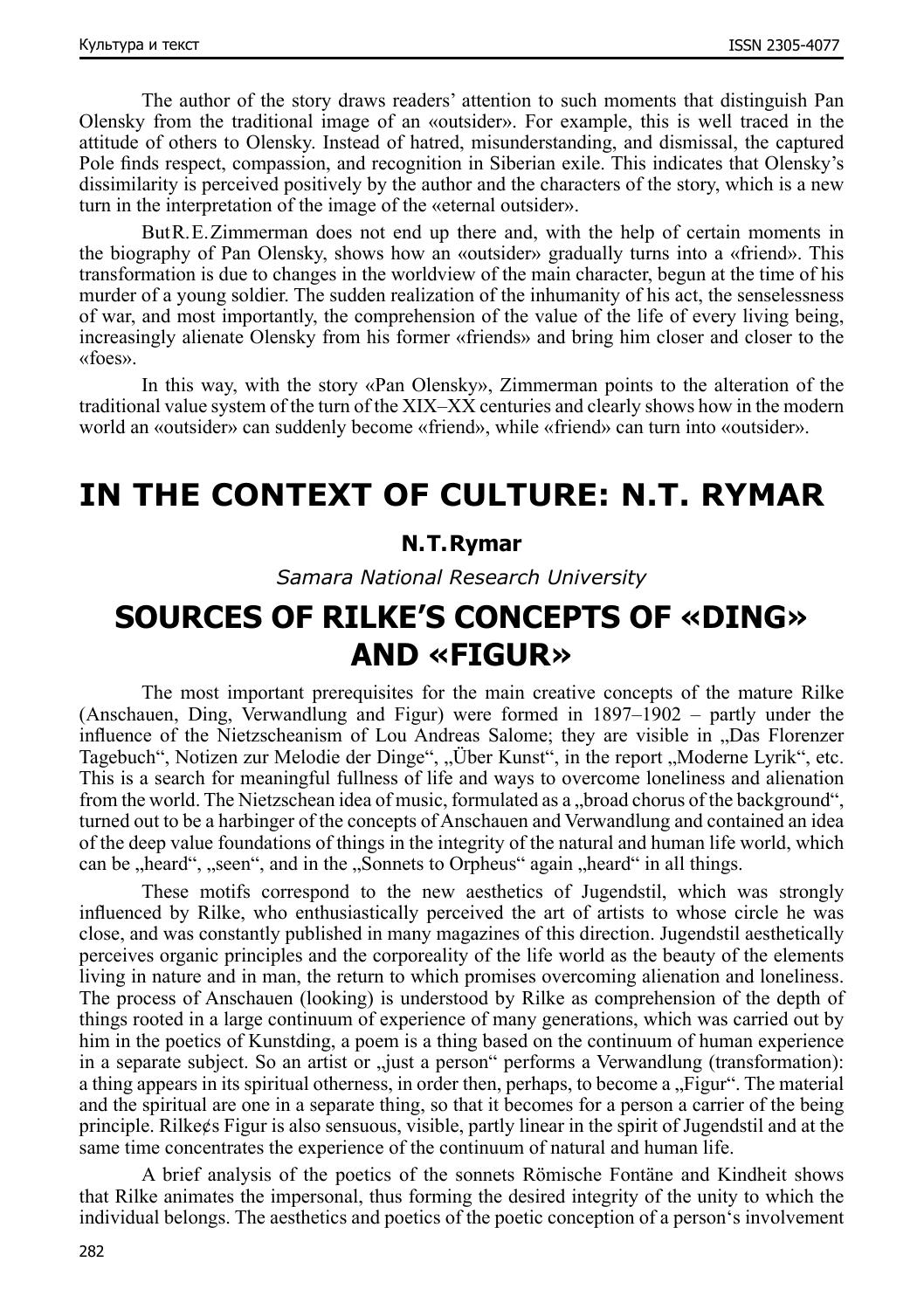in the life world generates a person's acceptance of the integrity of being, which presupposes an understanding of the inseparability of life and death from each other, outside of which there can be no completeness of experiencing reality. The imaginative world of the "Duineser Elegien" and "Die Sonnette an Orpheus" develops this problematic.

# **LINGUISTICS CONFLICT COMMUNICATION AND SPEECH ETIQUETTE**

#### **I. V. Fufaeva**

*Russian State University for the Humanities*

# **"STARIK, TY GENIJ!" ("OLD MAN, YOU ARE A GENIUS!"). ABOUT ONE LANGUAGE MEANS OF EXPRESSING APPROVAL**

The phrase "*Starik, ty genij*!" ("Old man, you are a genius!") is mentioned in memoirs, interviews, articles of the late 20th – early 21st century, devoted to the processes in Russian literature and art, as a typical element of informal communication in some creative communities. Usually they talk about the communication of the past, especially The Thaw Era.

This phrase is a clichéd way of expressing approval and admiration for the accomplishments of a fellow member of the creative community. It includes the informal friendly address *starik* ("*old man*"), which appeared, according to the Russian National Corpus (RNC), in the early 20th century and by the early 1930s had become part of the language of Soviet bohemia.

Among the contexts obtained with the help of the NRC and containing the address *starik*, there are those in which the communicative situation of presenting one's work of art to colleagues is transmitted. This situation is not only repetitive for such societies, but also emotionally tense; it implicitly, but obviously for the participants, assumes only a positive assessment as an acceptable speech behavior, that is, it narrows the choice of the speaker. These features of the communicative situation could lead to the development of the cliché "*Starik, ty genij*!" ("Old man, you are a genius!") as a kind of etiquette formula for the automatic expression of a positive assessment and preventive stress relief in the course of communication.

The article provides a quantitative and qualitative sociolinguistic and pragmatic analysis of the RNC contexts containing the studied cliché. The social characteristics of the chosen object of study are described, namely, the absolute belonging of communicants using the studied speech cliché to creative communities (writers, journalists, theater and cinema figures, etc.), as well as the gender labeling of the cliché as an element of purely male communication only. By comparing the sources, a conclusion is made about the formation of the cliché "*Starik, ty genij*!" no later than the 1960s. The theme of the functioning of this cliché in the 21st century as no longer a colloquial, but a book and media unit, referring to the discourse of The Thaw Era as a discourse alien to the author of the text, is touched upon.

In addition to the NRC, the study involved the electronic corpus of diaries Prozhito.org and archival and modern documentary sources presented on the Internet (magazines "Continent", "Medved", etc.).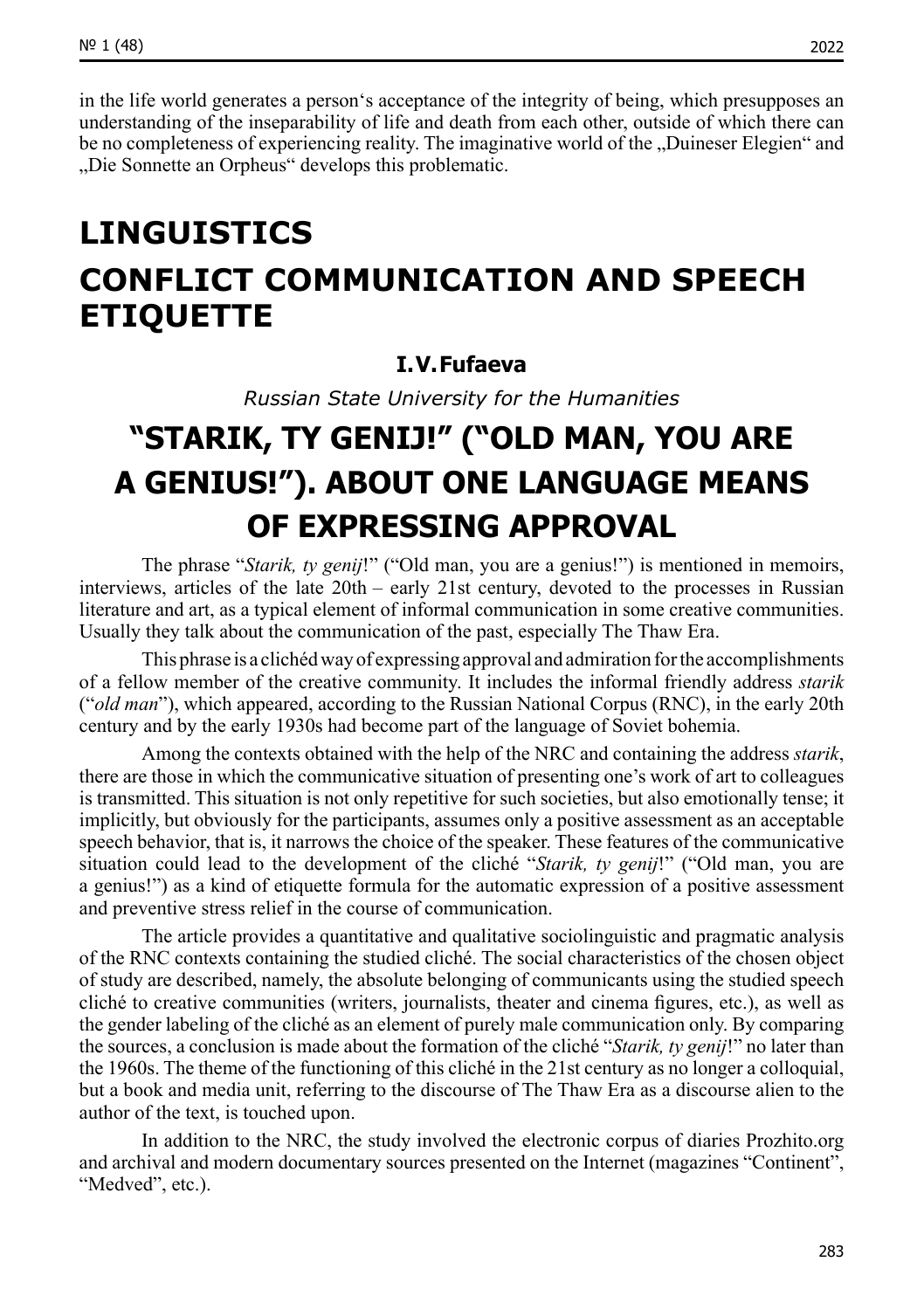**V. A. Shulginov** *HSE University* **R. Zh Mustafin** *HSE University* **A. A. Tillabaeva**

*HSE University*

# **REGULAR IM/POLITENESS IN INTERNET COMMUNICATION: ON THE ISSUE OF A DISCURSIVE SHIFT IN THE USE OF ETIQUETTE FORMULAE OF GRATITUDE**

The discursive approach to the study of linguistic politeness is a solution to a few limitations of the universal theory of politeness: the opposition of politeness and impoliteness as two communicative poles, the conceptual shift towards polite speech acts, the apparent focus on the addressee in the analysis of speech statements and excessive Anglocentrism. Within the context of the discursive approach it was proposed to terminologically separate politeness 1 (a set of norms, which are followed in everyday communication by ordinary speakers when evaluating speech acts as polite/impolite) and politeness 2 (interpretation of politeness as a scientific special term in the theoretical studies of scientists. This allowed us to significantly expand the analyzed spectrum of interpersonal interactions to include confrontational communication.

(Im)polite communication is the rituals that are formed in socially closed communities, which bring people together according to their shared interest (community of interest) or type of activity (community of practice). Currently, the process of identity formation is actively taking place in virtual communities of interest, where confrontational communication strategies are becoming increasingly common. It performs a wide range of functions: self-presentation, confrontation of one's own and others' interests, protection of the interests of the community and identity. As a result of the development of rituals based on confrontational strategies, formulas of speech etiquette are actively used by users as a means of expressing aggression.

We found out that the etiquette formulas of gratitude are actively included in the conflict discourse, performing the following functions in aggressive communication: expressing disappointment or censure, disregarding an opinion or advice, as well as marking an exit from communication. The main way of expressing aggression with the help of etiquette is sarcasm, the pragmatic nature of which is built on the opposition between the expected and real proposition. The explicit aggression with the use of the etiquette word 'spasibo' (thank you) is encountered in the case of direct expression of disregard for the significance of the interlocutor's opinion, advice or statement. In this case, the etiquette formulas are accompanied by a contrasting marker of aggression: reduced vocabulary, pejoratives, vulgarisms, emoticons, as well as intentional logical contradiction. Besides, the etiquette means of gratitude are functionally close to the formulas of farewell: the act of gratitude itself becomes a marked signal of the end of communicative interaction.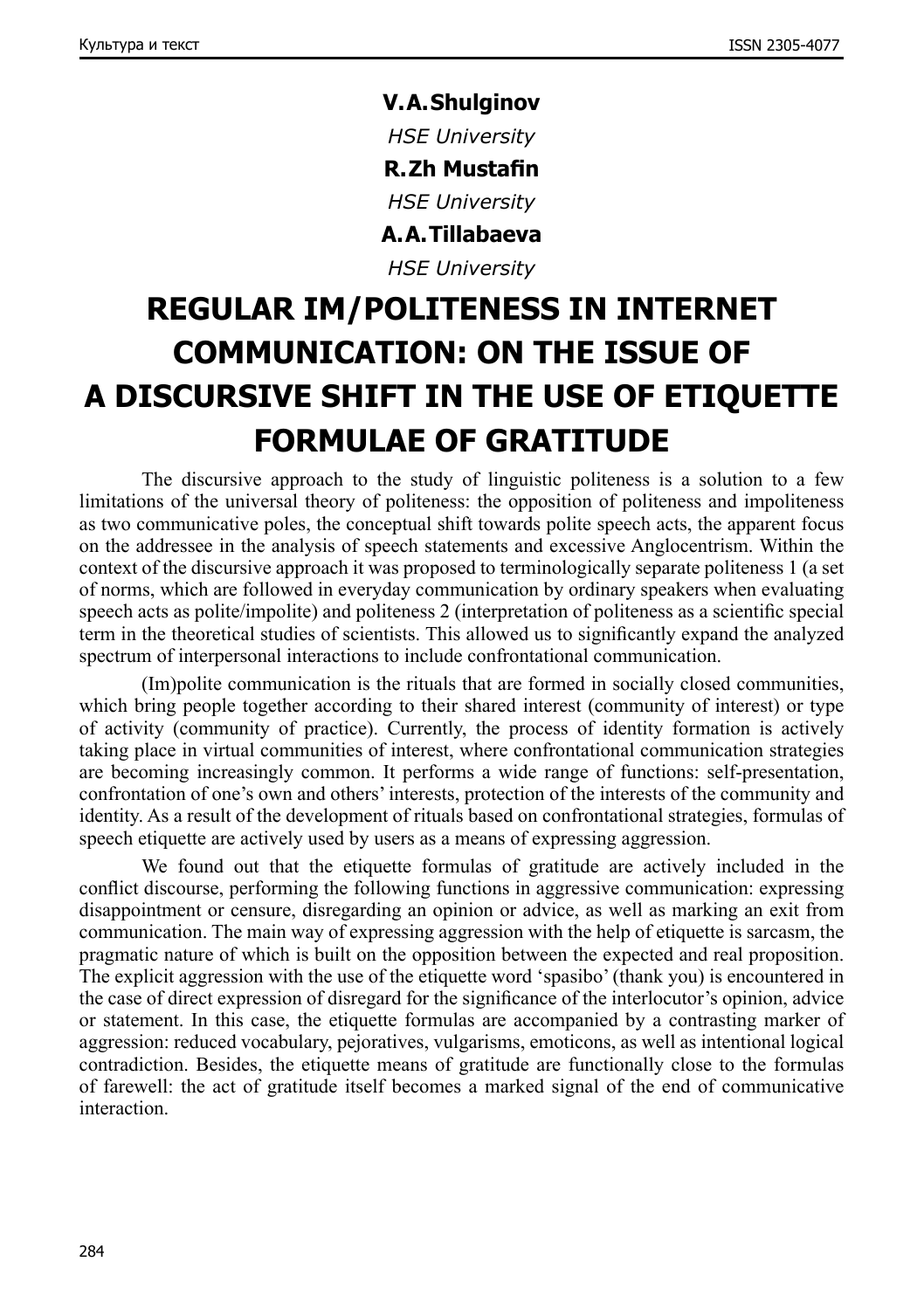#### **A. V. Kolmogorova**

*Siberian Federal University*

**A. S. Sibirskaya**

*Siberian Federal University*

**M. V. Chmyh**

*Federal Siberian Research and Clinical Center of Federal Medical-Biological Agency*

# **THE SPECIFICITY OF INTONATION CONTOURS OF UTTERANCES IN THE SPEECH OF PATIENTS WITH APHASIA**

The aim of the study is to identify the features of the reproduction of intonation structures by patients with a diagnosis of complex motor aphasia of moderate severity. The article discusses the main research methods and stages of the work carried out, as well as describes the results obtained, confirming the presence of intonation-related disorders in the speech of patients with complex motor aphasia.

One of the most noticing conclusions presented in this article is the statement that prosody errors are the greatest when uttering interrogative sentences and the least severe when uttering imperative sentences. The intonation contour of an interrogative sentence in a patient with aphasia can turn into an intonation contour of a statement, which significantly violates the understanding of the phrase and does not allow recognizing the speaker's intention.

The intonation contours of imperative sentences fully correspond to the standards; furthermore, the emotional coloring of the request is also maintained in such utterances.

It was also found out that even if a speaker follows all the rules of intonation within a particular intonation structure, the intonation in patients with aphasia differs from the intonation in neurologically healthy native speakers. In the speech of patients with aphasia, the rise and fall of tone within certain intonation structures are noticeably less pronounced throughout the entire period of pronunciation than in healthy native speakers of the Russian language.

In conclusion, according to preliminary results of the study, it should be stated that the integrity of intonation contours of imperative sentences on the one hand and serious deviations from the intonation standard in interrogative statements on the other hand are pragmatically conditioned.

In most situations a patient has to deal with the ability to express a request is one of the key factors determining a high quality of life. The intention of requesting intonation, on the contrary, is realized by people around –the attending physician, other medical staff or relatives. Therefore, for the patients who have got used to the role of a "passive" communicant, it is not typical.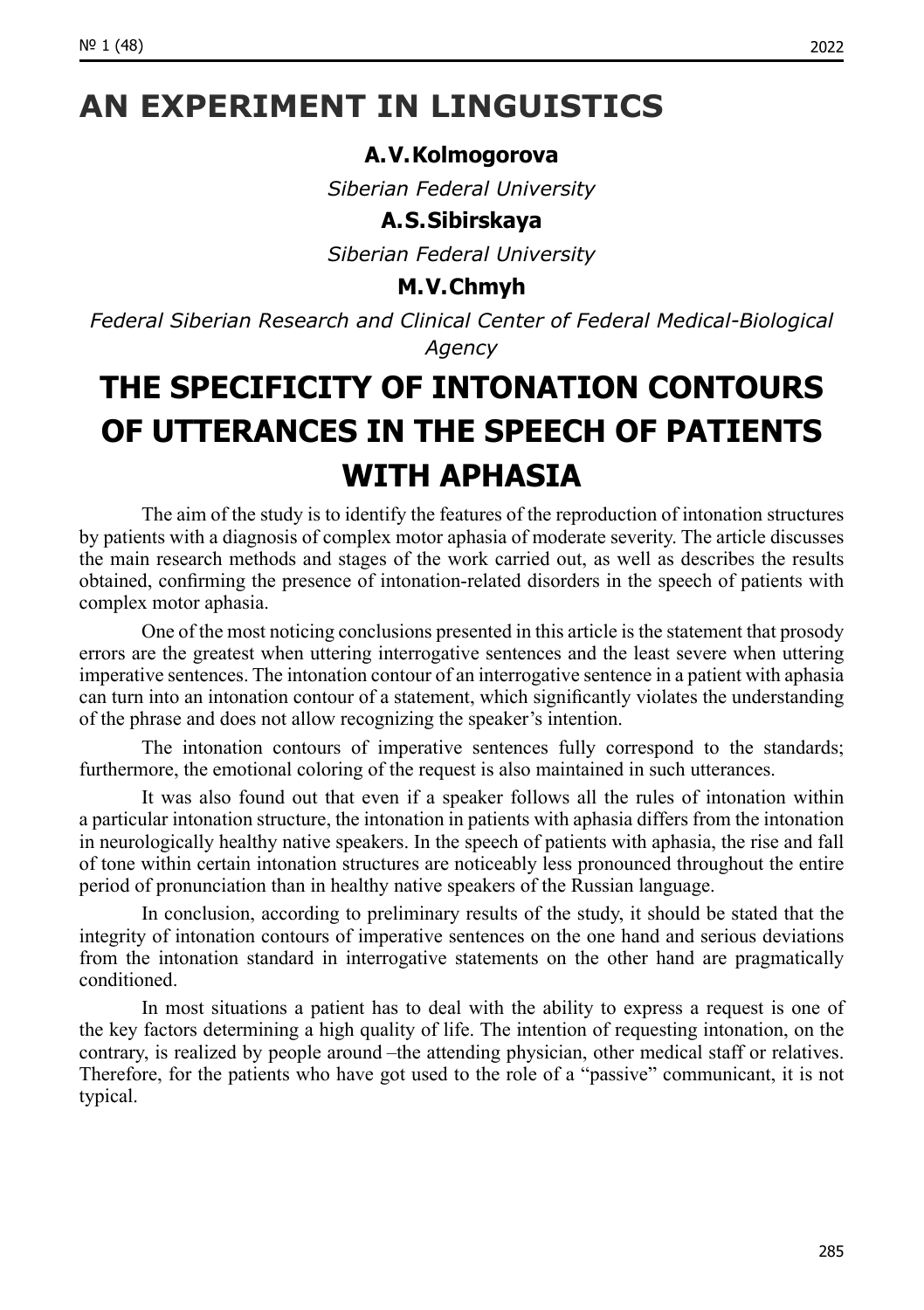## **LANGUAGE PERSONALITY IN SOCIAL NETWORKS**

#### **Ya. A. Dudareva**

*Kemerovo State University*

# **SIMILARITY OF LINGUISTIC SIGNS TO THE POINT OF CONFUSION AND LINGUO-PERSONOLOGICAL SIMILARITY OF TEXTS (ON THE MATERIAL OF POLITICAL ACCOUNTS IN SOCIAL NETWORKS IN THE RUSSIAN LANGUAGE)**

The article is devoted to the consideration of the similarity of linguistic signs in the linguopersonological aspect. A new object of linguistic analysis, which can be considered in terms of similarity-difference, is a variety of fake text materials. Their placement in specially created fake social network accounts allows expanding the list of previously described linguistic features of fakes and noting among them linguo-personality, which manifests itself in the choice of linguistic means for successful communication made by the author of a fake message, allowing him to disguise himself as another linguistic personality.

According to our concept, which takes into account the applied aspect of the research undertaken for author studies and linguoexpertology in general, the similarity of texts can be considered in the linguopersonological aspect. The similarity of texts as linguistic signs is conditioned linguopersonologically and is manifested in the similarity of their formal plan and content. According to the three-level model of a linguistic personality presented by Yu. N. Karaulov [Karaulov, 2010], in a person text a linguistic personality manifests itself at the verbal-semantic, thesaurus, and motivational levels. In this regard, the linguo-personological similarity of the texts of different authors can be described by the following scheme, where X is the author as a linguistic personality No. 1, Y is the author as a linguistic personality No. 2, T1 is the text of the author No. 1, T2 is the text of the author No. 2, a wavy line  $(\sim)$  is a sign of similarity, resemblance:

 $X - T1$ 

 $\sim$   $\sim$ 

 $Y - T2$ 

The following conclusions follow from the stated position:

1) from the point of view of linguopersonology authors, belonging to the same type, create similar texts;

2) the similarity of the texts testifies to the linguo-personological similarity of their authors;

3) linguo-personological differences between the authors will manifest themselves in the form and content of the texts they create.

286 On the basis of the similarity of person texts and the similarity of linguistic personalities in modern communication, the phenomenon of similarity of texts to the point of confusion is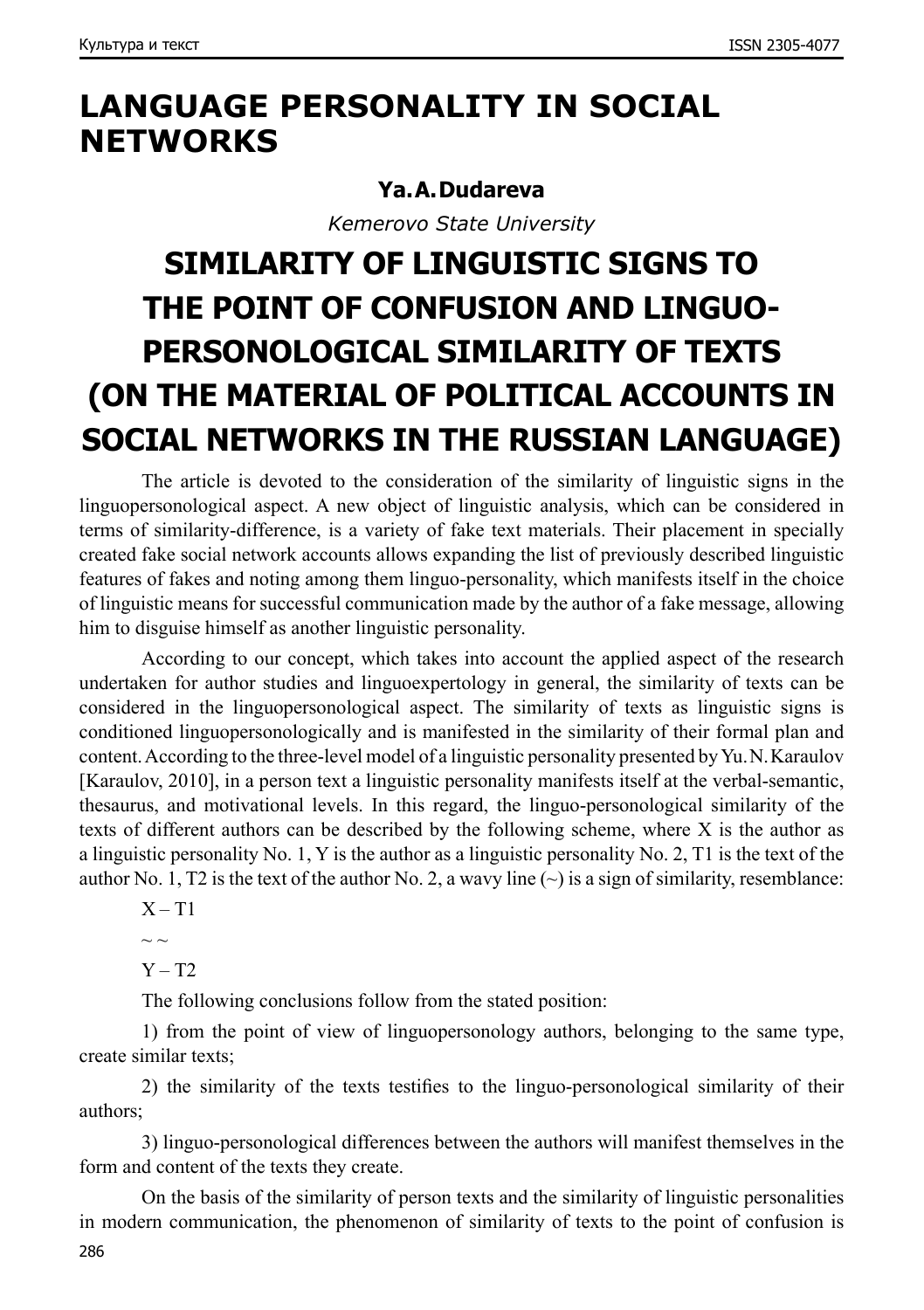revealed, which makes it necessary to theoretically comprehend it and develop a methodology for the linguo-personological analysis of similar texts, which could be used to solve applied problems.

Modern communication in social networks is a space in which texts are actively appearing, created by fake linguistic personalities, but perceived by addressees as personal texts of real linguistic personalities. In this regard, the research undertaken by us has prospects related to the presentation of the concept of linguo-personological similarity of texts as units of language and the methodology for analyzing controversial texts in connection with controversial situations in the field of violation of the law on personal data, as well as in the field of copyright.

### **RUSSIAN DIALOGUE**

#### **I.A.Nagornyy**

*Jilin University (PRC)*

## **MODUS-RESPONSE FUNCTION OF PARTICLES IN A TEXT DIALOG**

The communication process is a complex and dynamic sphere with original and universal features. The phenomenon of compression – the actualization of semantic information with a minimum amount of linguistic means – is characteristic of the speech sphere. Speech compression is actively represented in a reduced logical proposition, which is realized in speech by a productive means, i.e an inarticulate sentence. The performance of the response function by Russian particles is focused on fixing precisely the judgment of a compressed, reduced type. In this case, the particles perform the function of fixing such a judgment, and the result of this is the optimization of the communication process on the part of the addressee. Pragmatic factors are the basis for the fact that communicants correctly understand and perceive each other's thoughts. In this case, particles are a speech optimizer that is used by the addressee for a reduced, pragmatically oriented response to the speaker's judgment. The degree of graduation in expressing doubts, assumptions, possibilities, probabilities, etc. is the basis for fixing speech response statements either in between the semantic poles of reliability and unreliability or at the poles themselves. It is the qualifying point of view of the addressee that is the starting point for the active displacement of the response statement with a particle to one of the specified semantic poles. The ability of particles in Russian to express a reduced (compressed) judgment as a response of the subject generated by the addressee in the communicative process should, in our opinion, be qualified as an important speech function of the data of grammatically serviceable, but pragmatically capacious elements of the Russian language system. In this aspect, particles as modus means of language should be qualified not only as a tool of communicative reactions of interlocutors, but also as original and productive structure-forming language elements. Particles are pragmatically valuable and communicatively informative signs of speech aspect, "modus exponents" of a subjective opinion, and agents of actualization of a subjective "point of view" reflected in a person's personal judgment, which, in turn, is constructively embodied in a sentence of a special type – structurally inarticulate. The problems actualized in the article are seen as promising for further development, primarily in the study of various issues of functionalism, pragmatics and anthropocentrism.